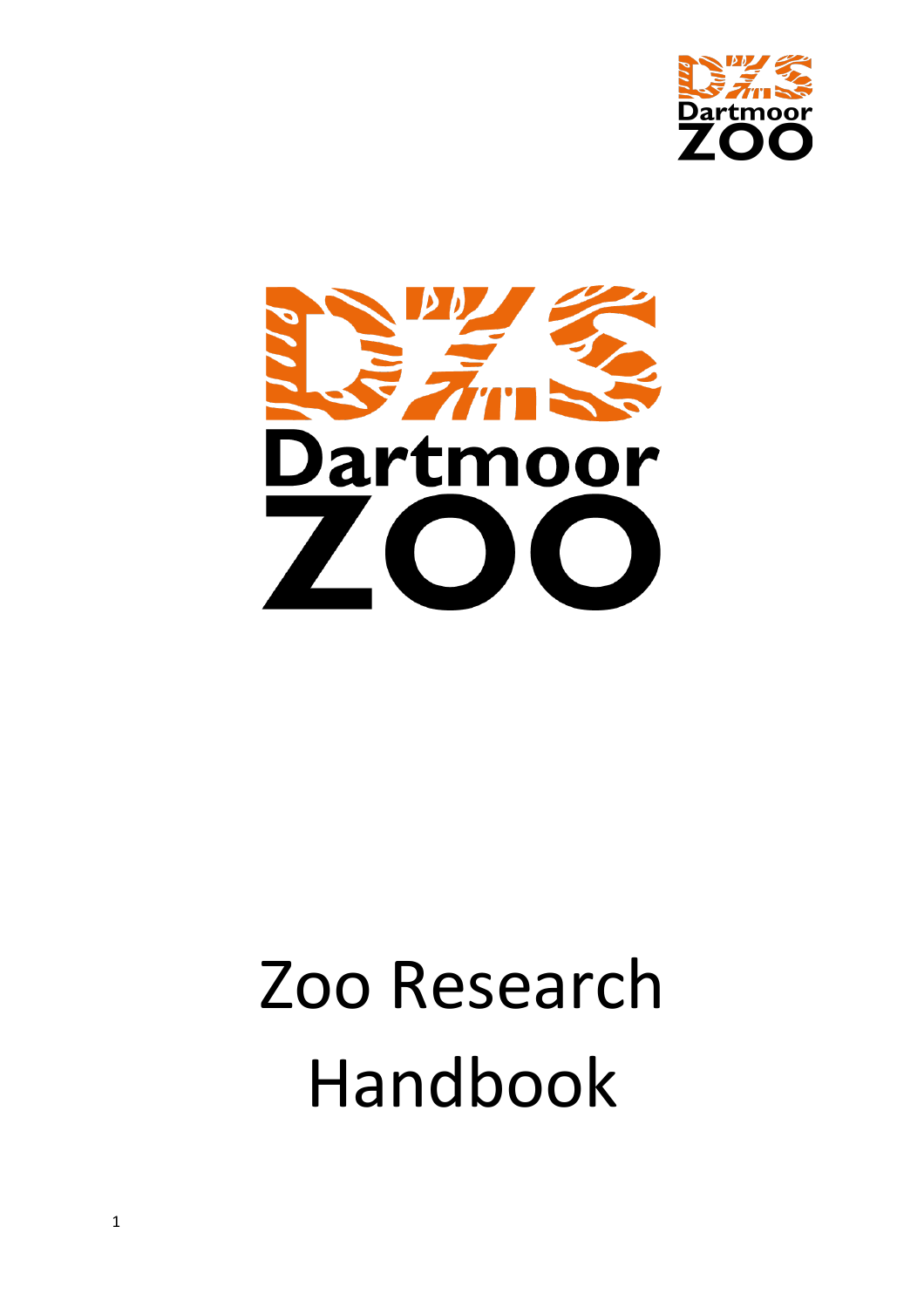

### **Contents**

Introduction – Page 3 Mission Statement – Page 3 The Research Officer – Page 3 Priority Research – Page 3 Final Project and Presentation – Page 3 Application Procedure – Page 3 Assessment of research proposals - Page 4 One Day observational Form – Page 6 Research Application Form - Page 7 Induction Form - Page 11 Terms and Conditions - Page 12 Health and Safety - Page 12 Public Relations Information - Page 12 Interim Report Template - Page 15 Sample Request form – Page 16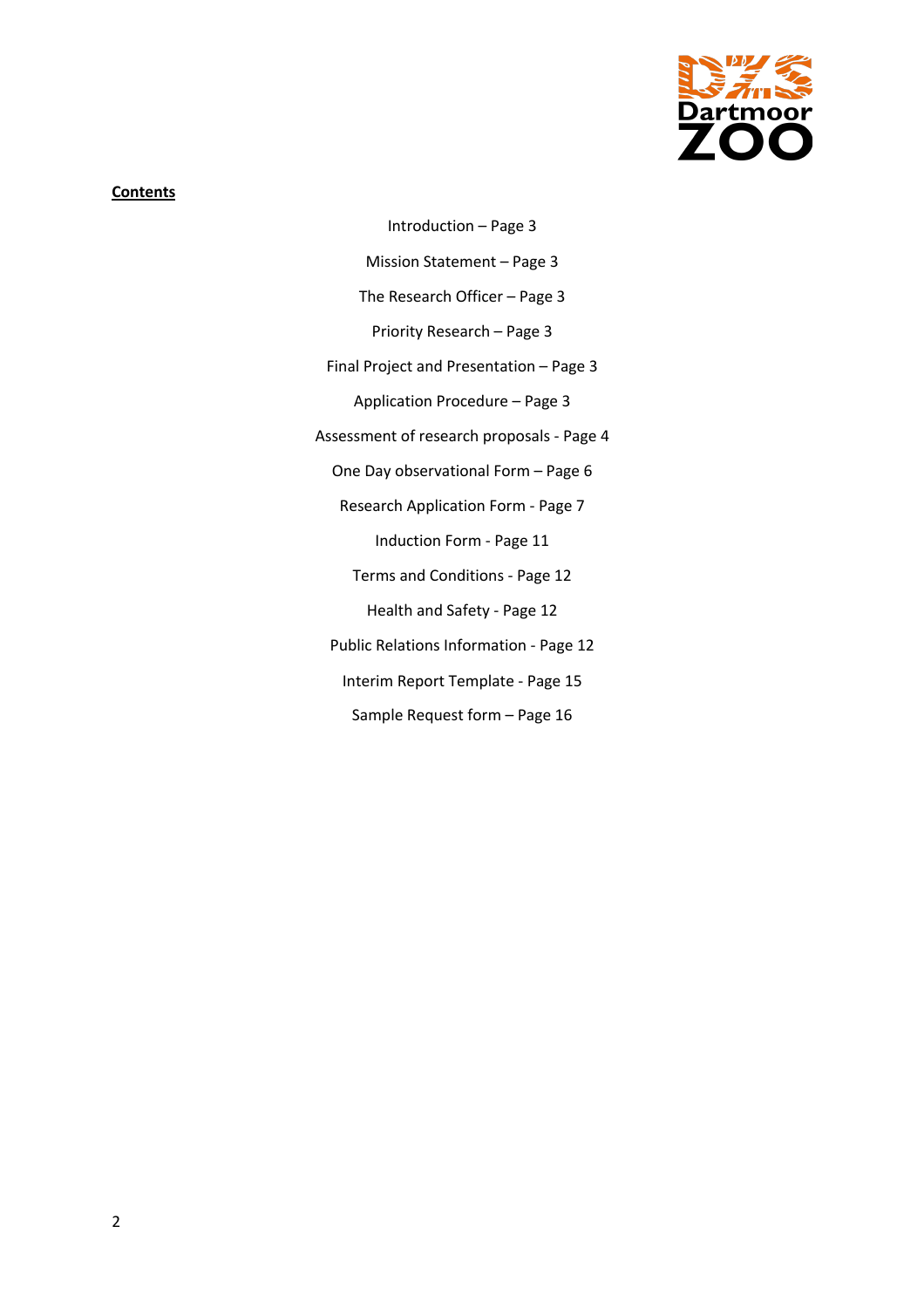

# Introduction

The British and Irish Association of Zoos and Aquariums (BIAZA) highlights research as a major role of good zoos and is a requirement of our zoo licence.

Research is one of the primary objectives of Dartmoor Zoo (DZS). DZS aims to continually increase their research potential and output in view of the growing need to increase our knowledge necessary for understanding and undertaking conservation tasks both in the zoo and out in the field.

# Mission Statement

To protect endangered species, promote biodiversity and educate about the need for conservation.

# The Research Officer

The research team is responsible for overseeing all onsite research, and assessing its viability in terms of welfare, husbandry, and captive breeding. A research officer will be assigned to a visiting researcher and will be the first point of contact and is also responsible for acting as a liaison between researchers, keepers, curators, and any other relevant staff.

# Priority Research

DZS will produce a list of priority research topics each year. This list includes areas that have been identified by the zoo team. This list will be distributed to universities, listed on our website and to individuals on request. Our current priority areas include;

- Nutrition based research
- Nocturnal behaviour research
- Reptile and amphibian research
- The impact of training on behaviour
- Cognition research

DZS will still welcome project proposals outside of the priority topic areas.

#### Final Project and Presentation

All research carried out at the zoo needs to be written up and a full report to be given to the Research Officer. We may also invite you to present your research at our internal research meetings or write up for our internal journal to disseminate research findings to all staff.

#### Application Procedure

- 1. Initial contact is to be made by the tutor/ project supervisor OR the student.
- 2. An application form must be completed providing information about you, your academic details and proposed project details.
- 3. The Research Officer is happy to discuss project ideas if necessary, especially if the project is one from our priority list.
- 4. Once the application has been submitted it is subject to assessment by the Research Officer. The logistics of the project and the project design will be discussed with the curator, CEO and ethics board if necessary.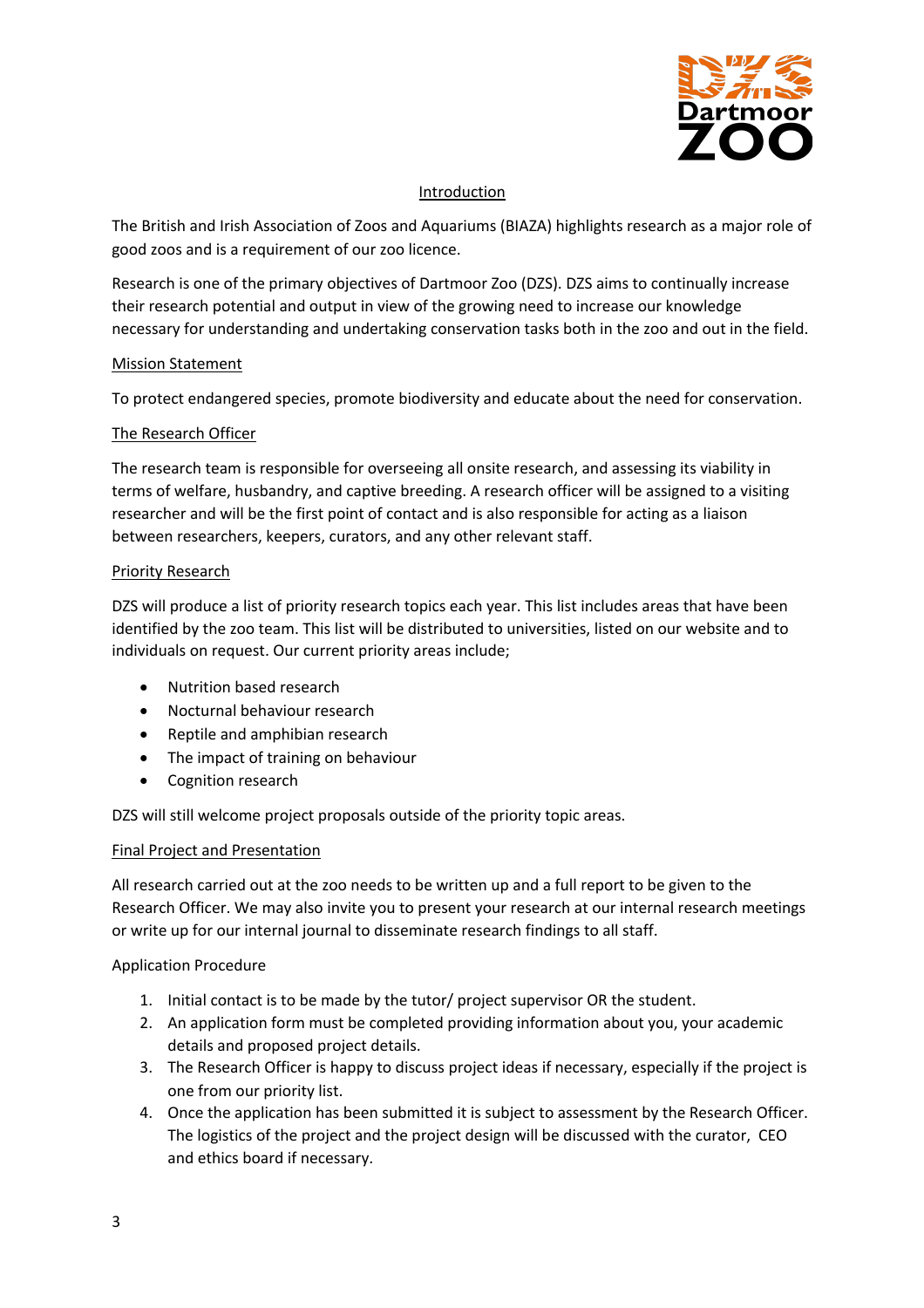

- 5. Research applications are assessed as soon as possible. Students should be aware that under some circumstances it may take up to one month to accept or decline a project.. Therefore, the student should apply within plenty of time.
- 6. The applicant will be informed as soon as possible as to whether the application has been accepted or rejected. There may be some modifications or alterations suggested.
- 7. If the project is accepted, the researcher will be invited to attend an induction with the Head of Research.
- 8. Before data collection commences, the researcher will be issued with a research pass at a cost of £40 with a £20 deposit, which will be returned when the final report is submitted along with the research pass to the zoo. For short term studies of up to three days the fee is £20 plus a £10 deposit.
- 9. On completion of data collection, researchers must provide Dartmoor Zoo with an electronic copy of the raw data used for analysis (on a Microsoft package) and an interim report (within two weeks of completing data collection.
- 10. On completion of the study, students must provide an electronic copy of the final report within one month of the course submission deadline.

# Assessment of Research Proposals

All research proposals will be assessed by the Research Officer and the Curator based on the project design and the logistics of carrying out the data collection. The application will be assessed against the following points:

- Compatibility with Dartmoor Zoo's mission statement.
- The value of the research topic to our collection, the management of our collection and conservation.
- The project may be subject to ethical review, to ensure that animal welfare is not compromised and legislation and on-site policies are met. All research should involve noninvasive methods, to impose minimal stress to the animals.
- The impact of the proposed research on staff and visitors.
- Compatibility with management and husbandry routines.
- The proposal should have realistic aims and sound scientific method for data collection and analysis.

It may be the case that only some aspects of the proposal are not suitable, therefore, the Research Officer may accept the proposal on the provision that some aspects are altered.

Forms in this handbook:

- **One Day Observation form** To be completed if conducting a one-day observational study.
- **Research Application form** To be completed after initial contact has been made by the student.
- **Induction form** To be completed by the Research Officer during the induction before data collection commences
- **Research Agreement** To be signed by students and Research Officer before data collection commences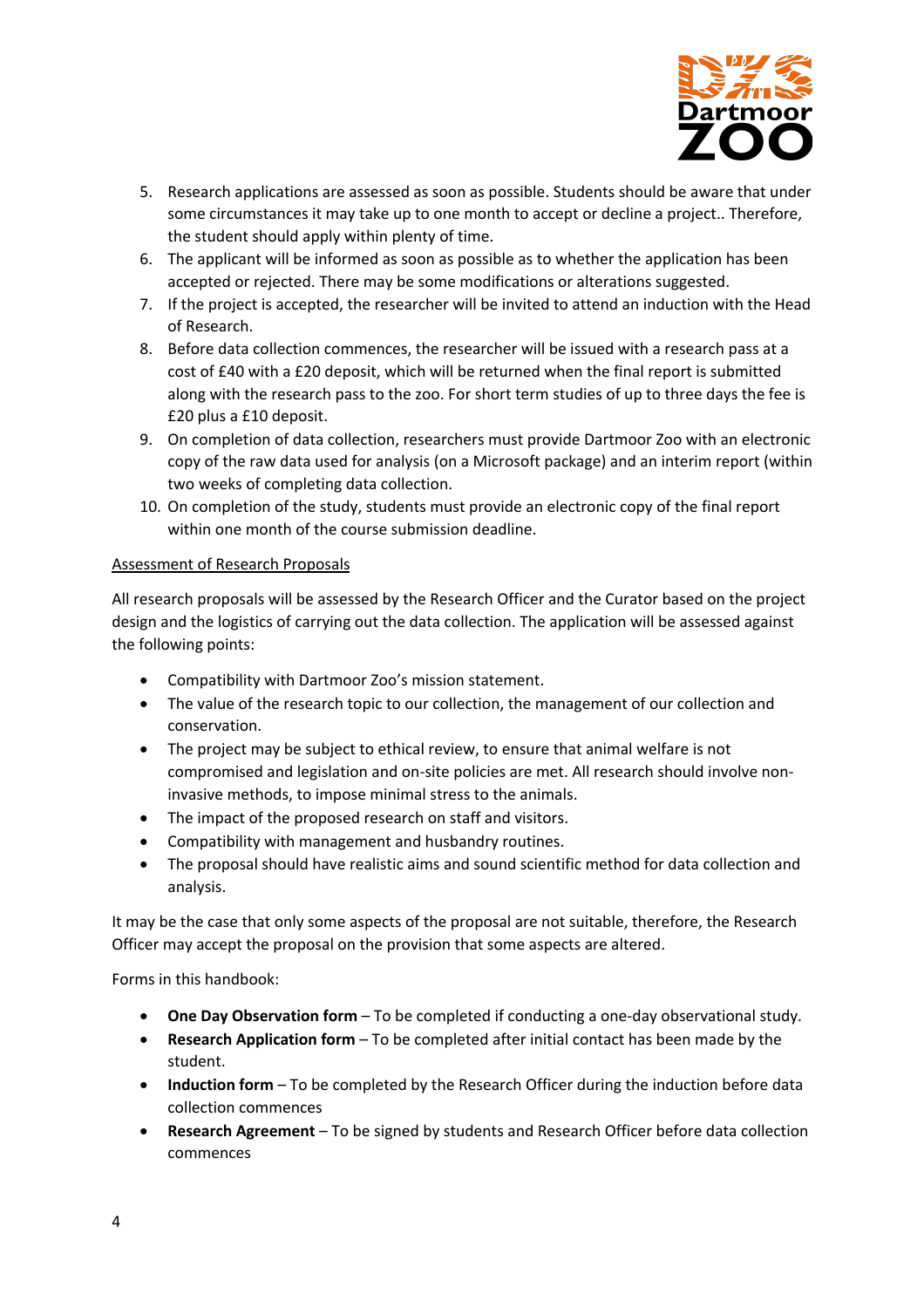

• **Researcher interim report** – To be completed by the researcher as soon as data collection has ended, to be sent to the Research Officer.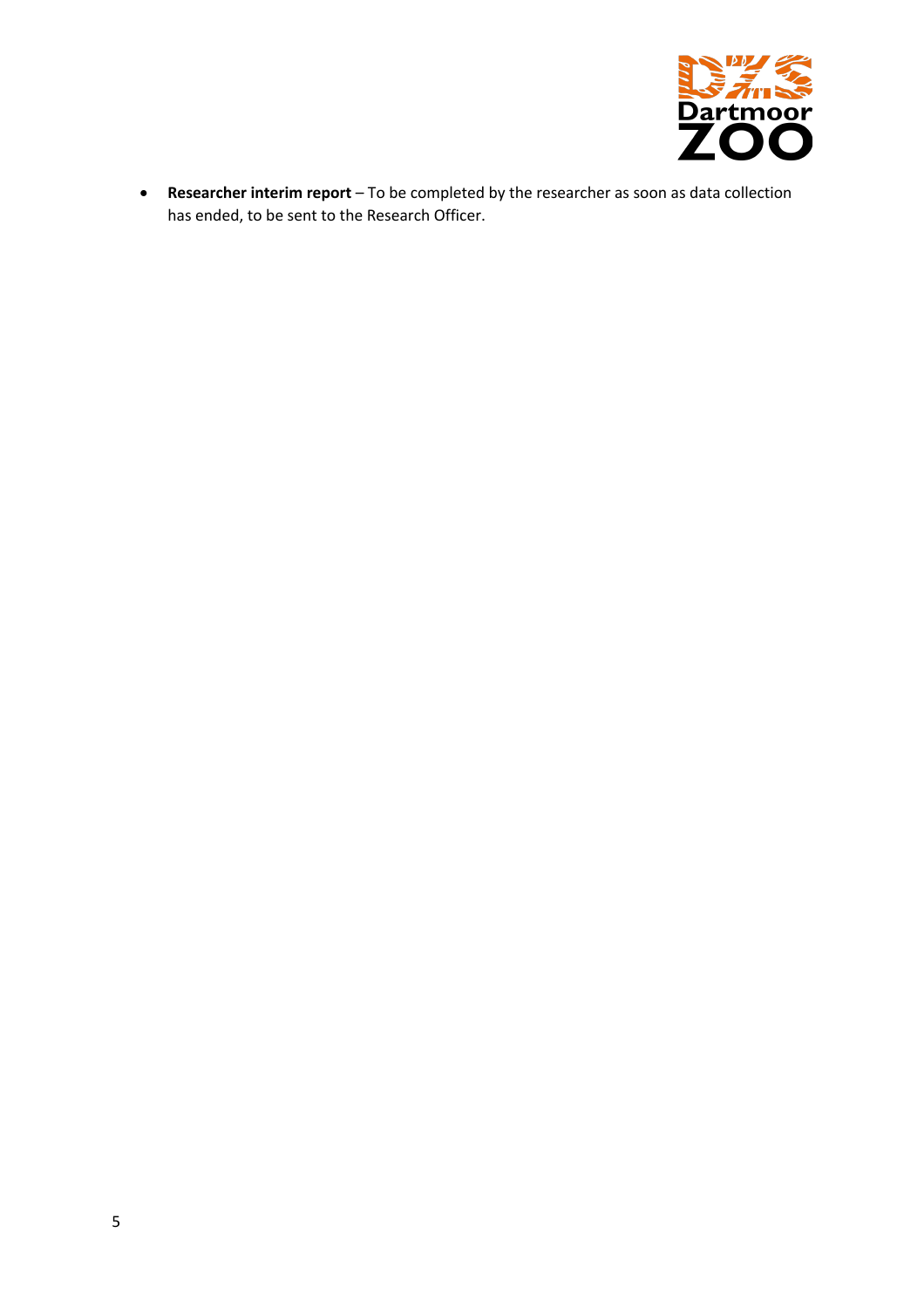

One Day Observational Form if you would like to conduct a one-day study as part of a college or university assignment for example, to develop an ethogram for a particular species, please fill in the following form. Please note, you will be required to pay a daily entry fee for this research. For any research lasting longer than one day, please complete the Research Application Form.

This form should be returned to:

Louise Cox, Research Officer, Dartmoor Zoo, Sparkwell, PL7 5DG. louise.cox@dartmoorzoo.co.uk

#### **Personal details**

Title:

First name:

Surname:

| Home (long term e.g. family) address: |  |
|---------------------------------------|--|
|                                       |  |
|                                       |  |
|                                       |  |
| Tel:                                  |  |
| E-mail:                               |  |

Term address:

Tel:

E-mail:

Which is the easiest method to contact you about this request: Email/ post/ other

#### **Academic details**

| Course, including level (A Levels / BSc / MSc): |
|-------------------------------------------------|
| Academic institution:                           |
| Academic supervisor:                            |
| Tel:                                            |
| E-mail:                                         |
| Address:                                        |
|                                                 |

## Assignment title:

What are you hoping to learn from this research: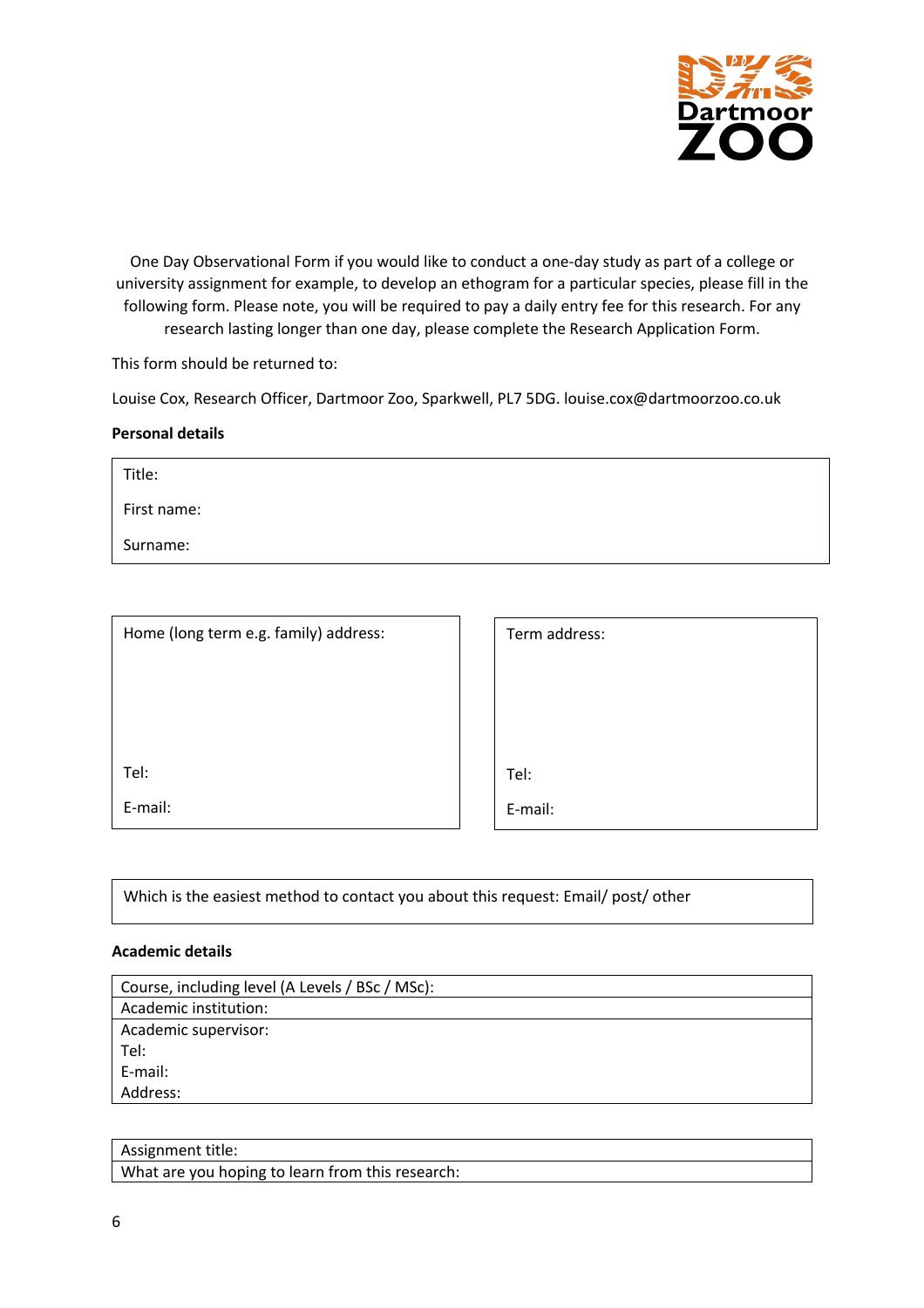

Species involved: Project aim:

Methodology:

# **Research Application Form**

Please complete this form if you wish to undertake research onsite at Dartmoor Zoo. The information you supply on this form will enable us to assess whether we can accommodate your research.

This form should be returned to:

Louise Cox, Research Officer, Dartmoor Zoo, Sparkwell, PL7 5DGlouise.cox@dartmoorzoo.co.uk

# **Personal details**

| Title:                                                                            |                                       |
|-----------------------------------------------------------------------------------|---------------------------------------|
| First name:                                                                       |                                       |
| Surname:                                                                          |                                       |
| Term address:                                                                     | Home (long term e.g. family) address: |
|                                                                                   |                                       |
|                                                                                   |                                       |
|                                                                                   |                                       |
| Tel:                                                                              | Tel:                                  |
| Which is the easiest method to contact you about this request: Email/ post/ other |                                       |

#### **Academic details**

| Course, including level (BSc/Msc/PhD): |
|----------------------------------------|
| Academic institution:                  |
| Academic supervisor:                   |
| Tel:                                   |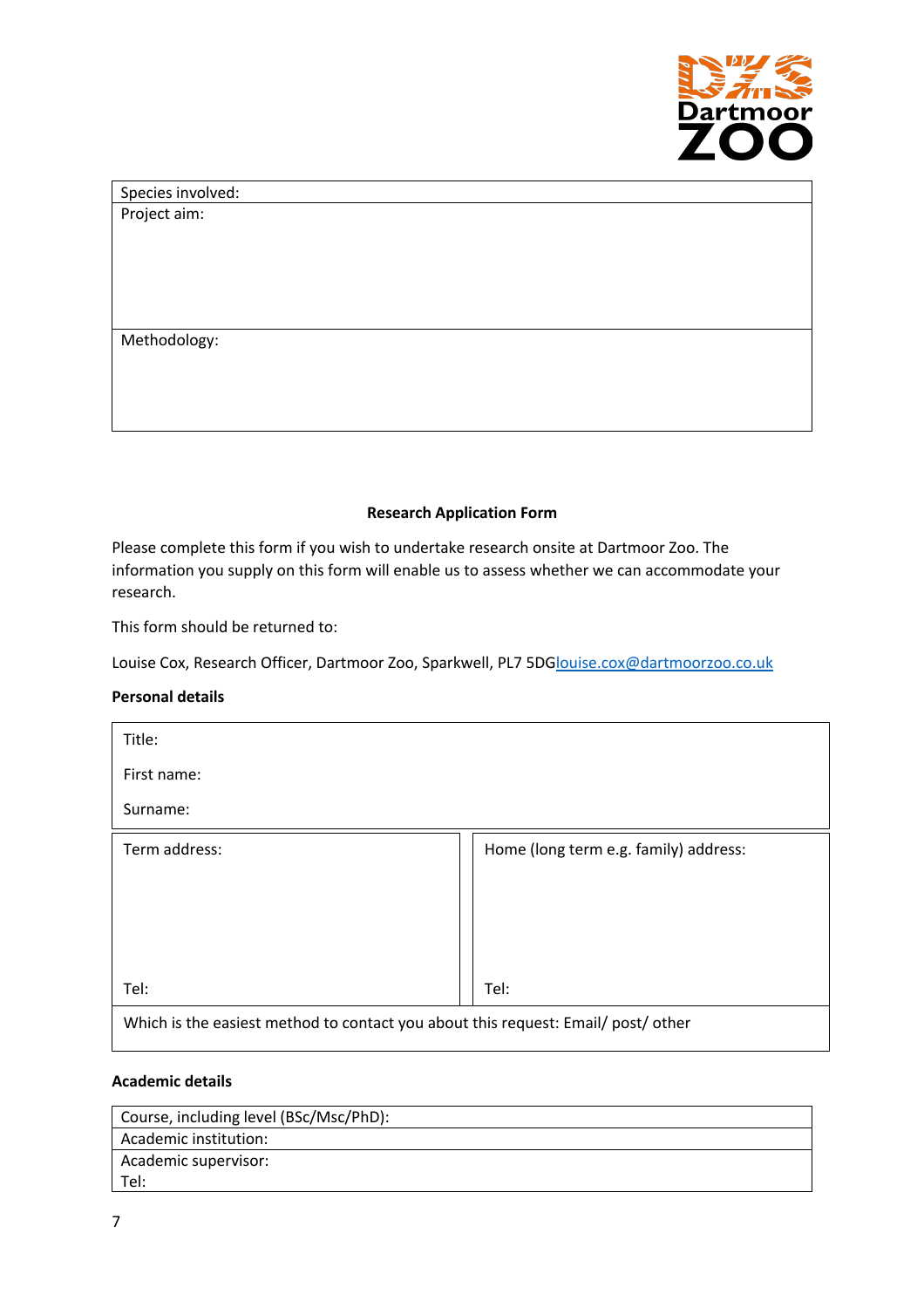

| E-mail:  |  |  |  |
|----------|--|--|--|
| Address: |  |  |  |

# **Project details**

| Project title:                                                                                       |
|------------------------------------------------------------------------------------------------------|
| Is this project from the list of priority topics produced by Dartmoor Zoo? Yes/No                    |
| Species involved:                                                                                    |
| Project aims and research questions:                                                                 |
|                                                                                                      |
|                                                                                                      |
|                                                                                                      |
|                                                                                                      |
|                                                                                                      |
| Project Rational (e.g. why is this research important? What is the value of this research to captive |
| breeding programmes/conservation)? Please continue on additional sheets if necessary:                |
|                                                                                                      |
|                                                                                                      |
|                                                                                                      |
|                                                                                                      |
|                                                                                                      |
| Project benefits and outcomes (what do you hope to learn from this research and how could it         |
| impact captive animal welfare):                                                                      |
|                                                                                                      |
|                                                                                                      |
|                                                                                                      |
|                                                                                                      |

# **Methods**

Type of study (please highlight): Observational (no modifications) Experimental (modification necessary) Sample request (e.g. faecal) – Please fill in the 'Information Request' Form

Methodology, including pilot study, manipulations, sampling, data collection, statistics: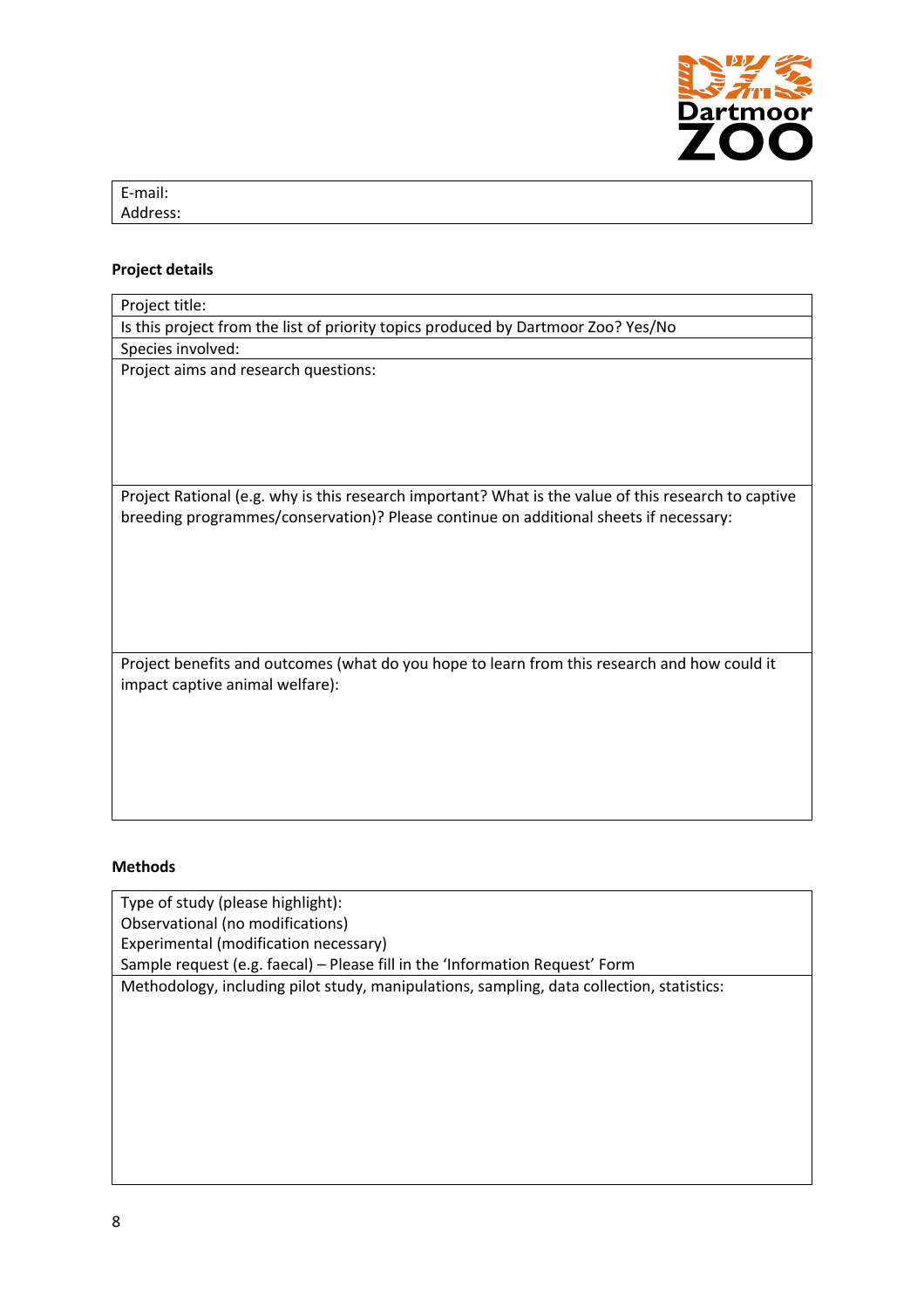

What support do you require from Dartmoor Zoo? Please include any equipment you require, any involvement from keepers or the research team and how long you estimate this to take.

How do you plan to disseminate the results of your research? Please give a timeline for this.

Will you be using any specialist equipment which may require certain operating conditions?

# **Data Collection Period**

Proposed data collection period (DD/MM/YY – DD/MM/YY):

Number of days per week:

Total number of days:

#### **Ethics**

Does your project have ethical approval from your university or institution?

# **Additional information**

Is there any other additional information which may help us in our decision (e.g. support from a recognised scientific body or organisation, involvement with other zoos):

What is the latest possible deadline that you require a decision on this application?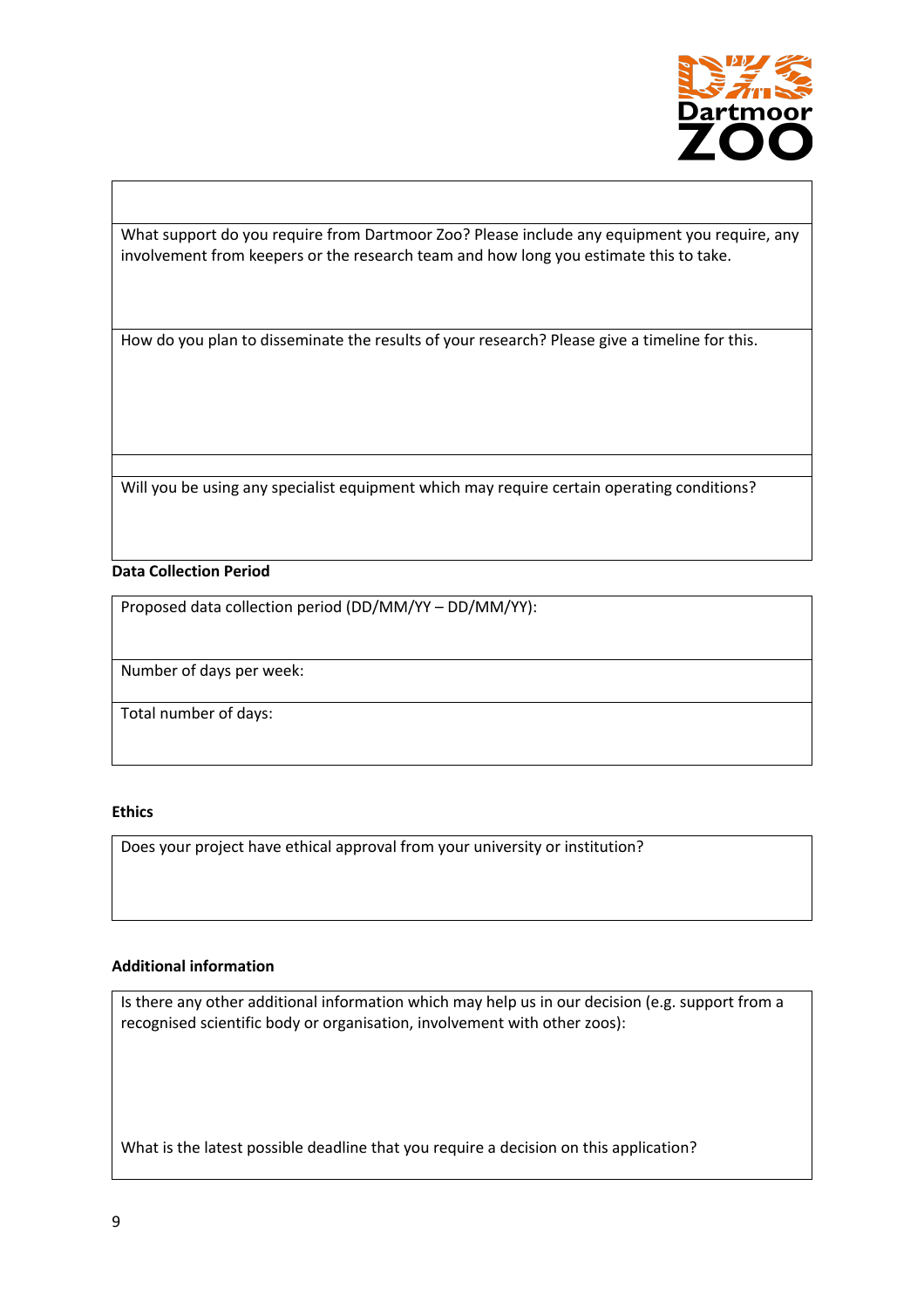

# References:

# **Please attached any other additional information e.g. letter of support from organisations or tutors**

| <b>Applicants signature:</b>                                                              |  |
|-------------------------------------------------------------------------------------------|--|
| Date:                                                                                     |  |
| Supervisors' signature:                                                                   |  |
| Date:                                                                                     |  |
| I understand that by signing above I have agreed to supervise the project outlined in the |  |
| proposal.                                                                                 |  |

# **Office Use Only**

**Date Application Received: Copied to relevant staff: Decision made: Accepted/Rejected Applicant informed of decision: Additional Comments:**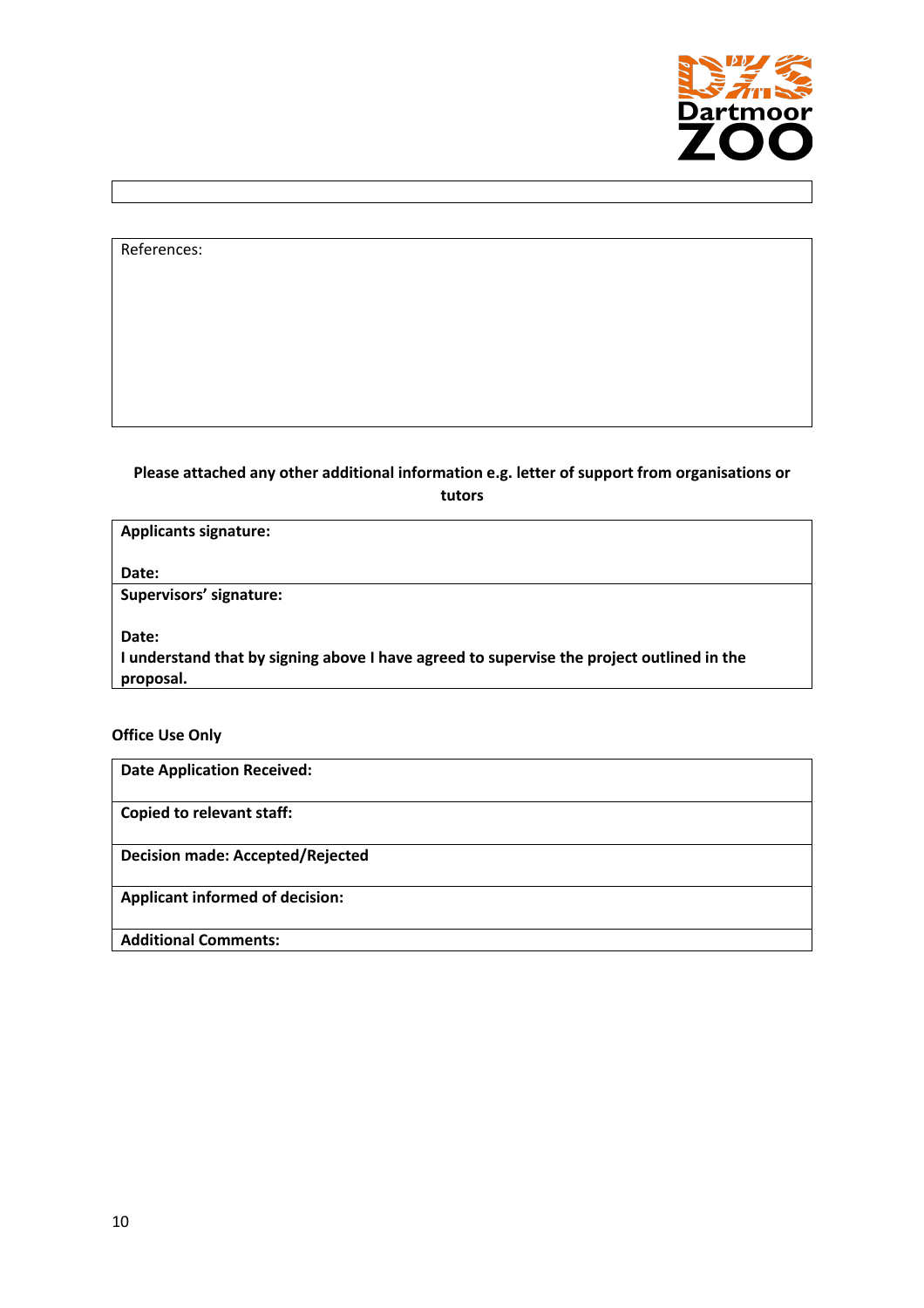

#### **Student/Volunteer Researcher Induction Form**

| Name:                      |  |
|----------------------------|--|
|                            |  |
| <b>University/College:</b> |  |
|                            |  |
| <b>Project topic:</b>      |  |
| Dates at the Zoo:          |  |

Project topic discussed and confirmed

Relevant taxon reports and other information provided

Dates at the Zoo, including start date, arranged

Research agreement signed

Fee paid

Research pass provided

Entrance procedure

Introduced to relevant staff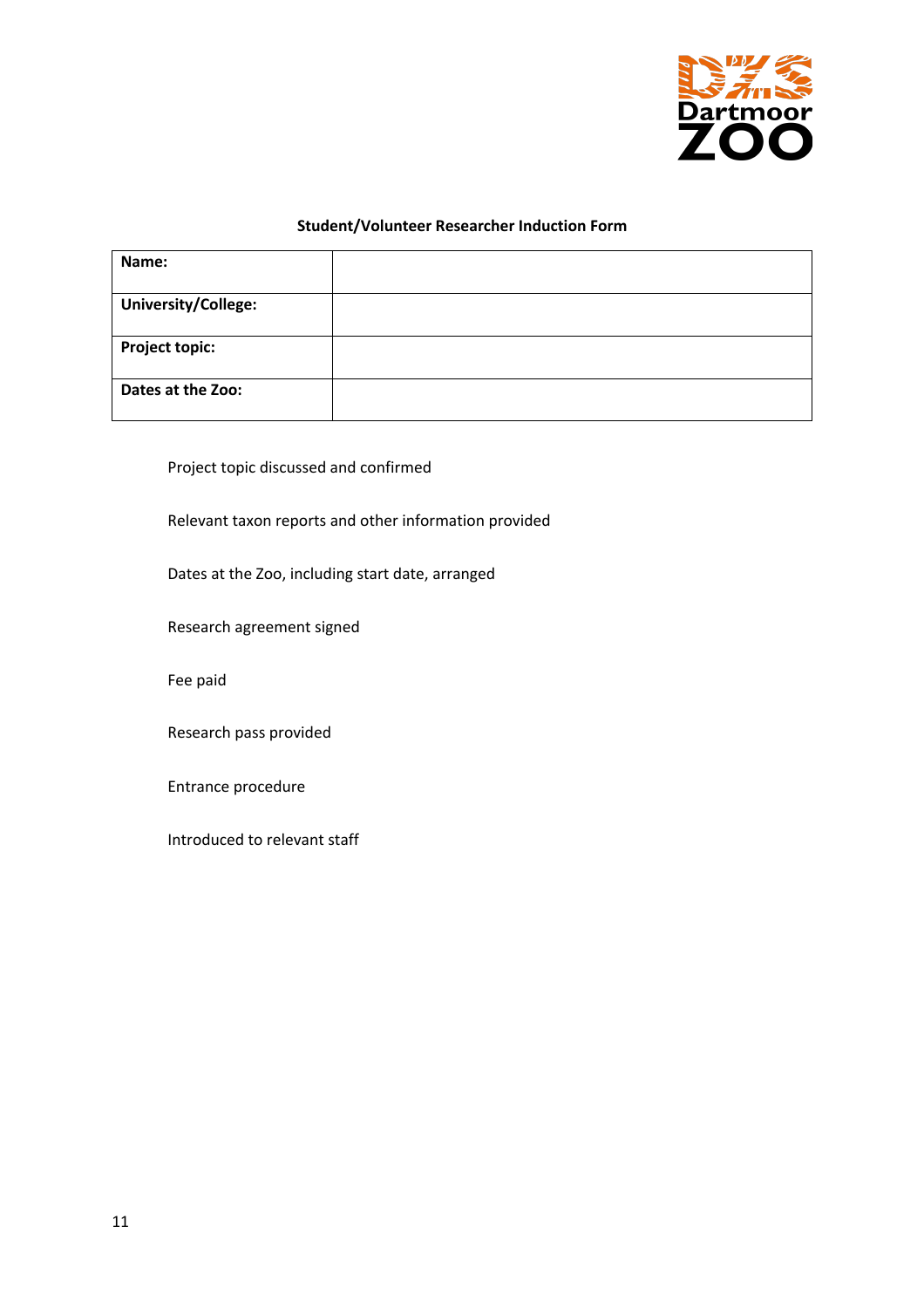

Terms and Conditions – Please read carefully

### **The Visiting Researcher:**

- 1. Researchers must have the agreement of their course supervisor that the study is acceptable and that they will supervise the study unless they are being supervised directly by the zoo.
- 2. On the induction day, the researcher will be issued with a research pass at a cost of £40 with a £20 deposit, which will be returned when the final report is submitted along with the research pass to the zoo. For short term studies of up to three days the fee is £20 plus a £10 deposit.
- 3. To produce their research pass at the entrance on each visit and to wear their badge the entire time that they are in the Zoo conducting research.
- 4. To always behave in a responsible and acceptable manner and remain within the public access areas of the zoo, unless otherwise agreed by Research Officer and Curator of Animals and accompanied by a member of staff.
- 5. Researchers must ensure that the study is completed or inform Dartmoor Zoo as soon as possible if the project is not going to be completed.
- 6. Dartmoor Zoo must be informed if any changes are made to the study, especially to the aims or methodology.
- 7. The visiting researcher must provide Dartmoor Zoo with an electronic copy of the raw or summarised data (on a Microsoft package) and an interim report, and return any equipment owned by Dartmoor Zoo within two weeks of completing data collection.
- 8. On completion of the study, researchers must provide an electronic copy of the final report within one month of the course submission deadline.
- 9. of the visiting researcher must send Dartmoor Zoo a copy of a publication before submission or presentations of the research.
- 10. Must send publications for Dartmoor Zoo approval before submission to a journal.
- 11. Must send poster presentations or presentations accompanying a verbal presentation to Dartmoor Zoo for approval prior to the presentation.
- 12. The visiting researcher must guarantee the anonymity of Dartmoor Zoo in any papers or presentations if requested.
- 13. To acknowledge Dartmoor Zoo in any papers or presentations (unless anonymity is requested) and to include the Research Officer or other staff members as co-authors if requested (where the member of staff has had significant involvement in the project).
- 14. The visiting researcher will comply with the health and safety guidelines written below.

# **Dartmoor Zoo:**

- 1. To provide free entry to the researcher during their agreed data collection period for the purposes of the research project only.
- 2. We will not provide free entry to friends or family.
- 3. If conditions change, e.g., enclosure design, group composition or husbandry which could potentially affect the research project, Dartmoor Zoo will ensure that the researcher is informed as soon as possible.
- 4. We will facilitate the practical requirements of the study.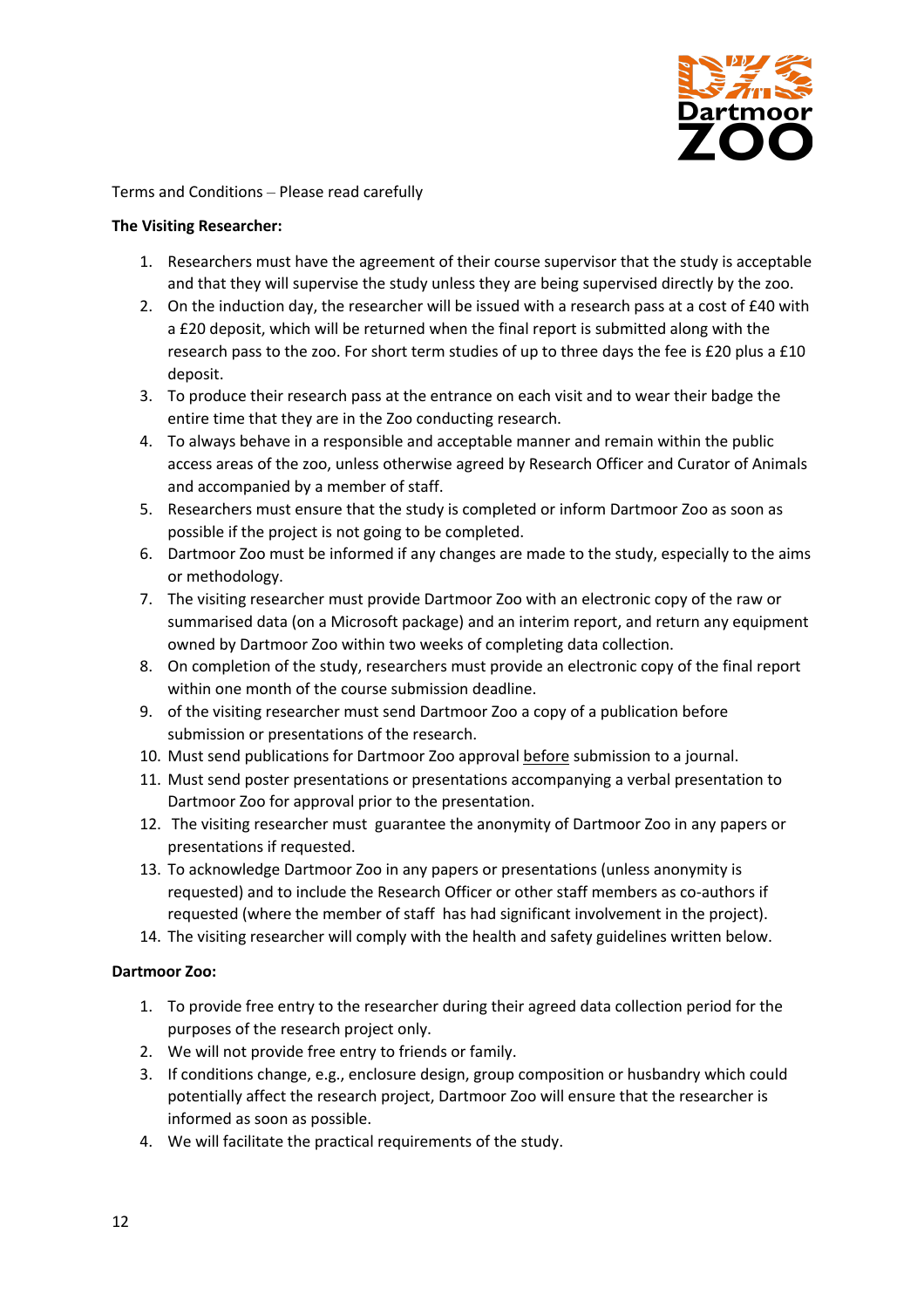

- 5. Provide basic information about the animals, their enclosure, diet, and equipment (if in stock).
- 6. Will not provide supervision for independent projects but may provide supervision for projects from the priority list, which will be agreed when the project is accepted.
- 7. Reserves the right to publish the data/project. In this case, the permission of the research will be sought, and the researcher will be named as a co-author.
- 8. Retains the right to revoke agreements or refuse admission to the zoo at any time.

# Health and Safety Guidelines

During your data collection period you will be representing both Dartmoor Zoo's research department and your own institution. Therefore, you must act responsibly at all times.

You are responsible for your own health and safety when in the zoo and any aspect of your research is undertaken at your own risk. However, the following guidelines must be followed for your own safety, and the safety of other visitors, staff, and animals.

- 1. Do no attempt to touch any animals (with the exception of our goat paddock and close encounters area).
- 2. Do not enter an enclosure with any animals, do not feed any animals, do not poke any object through the enclosure mesh or put items in enclosures. You must inform keepers or another member of staff it you see anyone attempting to do any of these things.
- 3. Do not cross any safety barriers or enter any enclosures or off-show areas of the zoo without the permission of the Senior Keeper or Curator.
- 4. Wash your hands after working with or around animals.
- 5. Do not take, use, or move any tools or equipment without permission from a relevant member of staff and have received sufficient training.
- 6. You must follow any instructions given by members of staff, e.g., in the event of an emergency, to ensure your own safety and the safety of other visitors, staff and animals.
- 7. If you are injured in the zoo, please inform a member of staff immediately who will ensure that appropriate action is taken.
- 8. You will not be allowed in the zoo outside of opening hours, except with permission from our COO
- 9. Smoking is not permitted when working with or around the animals or in any off-show areas.
- 10. You must inform keepers or another member of staff immediately if you see anything in an enclosure which might harm an animal or could be used by the animal to escape or if you think an animal is sick or injured.

Public Relations Information

- 1. Always have your research pass on you for the entire time that you are in the zoo conducting research. Research passes should be on display at all times.
- 2. If you are asked any questions by visitors or staff, always be polite, provide assistance if you can or direct them to a member of staff or volunteer.
- 3. Do not talk to any media reporters about the zoo, other than if requested. Direct any media reporters to Clare Lee and Abby Morgan.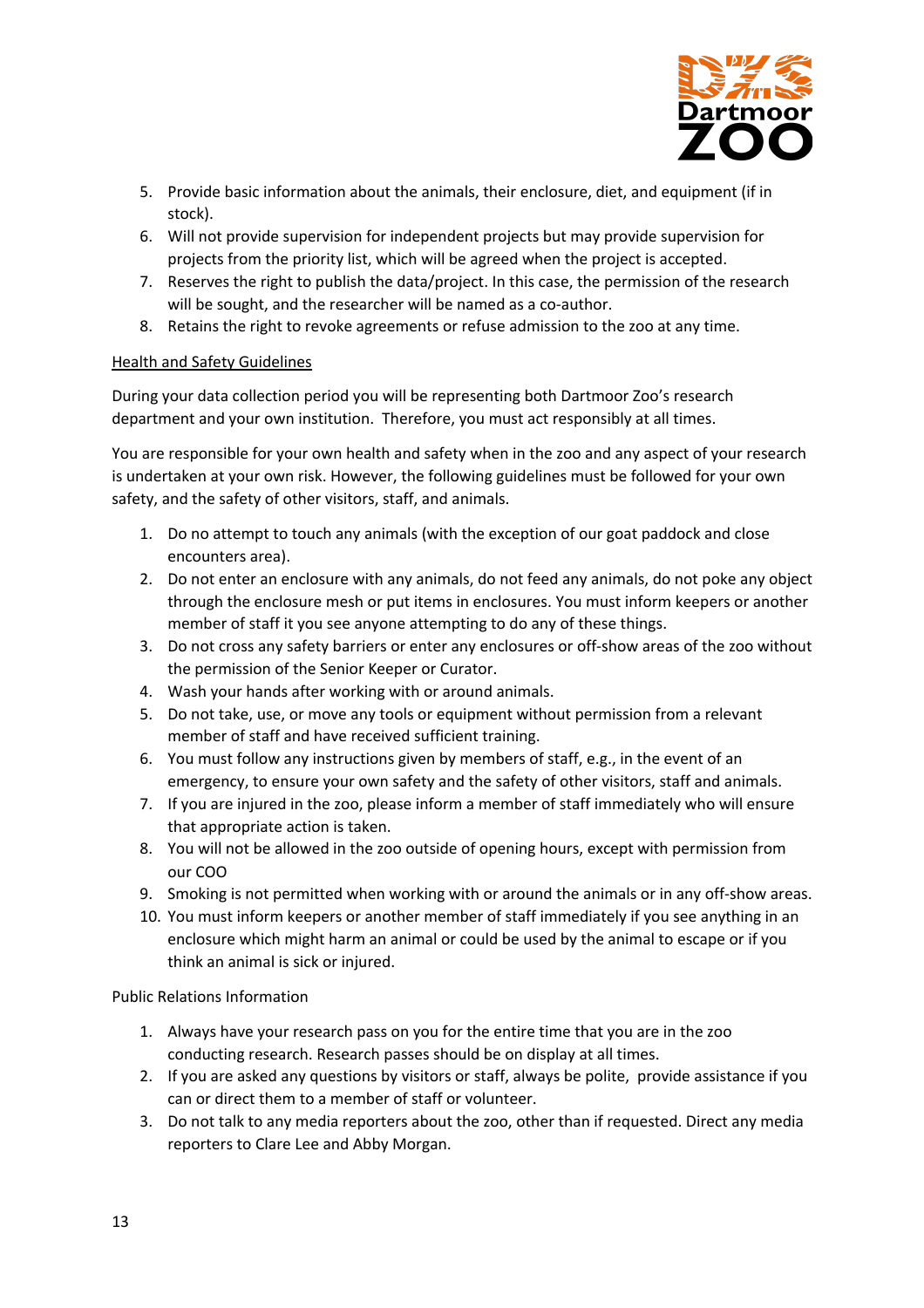

4. Do not post any material relating to your study on any social media websites or any other online forum, unless requested or approved by the Research Officer or Head of Research and Education.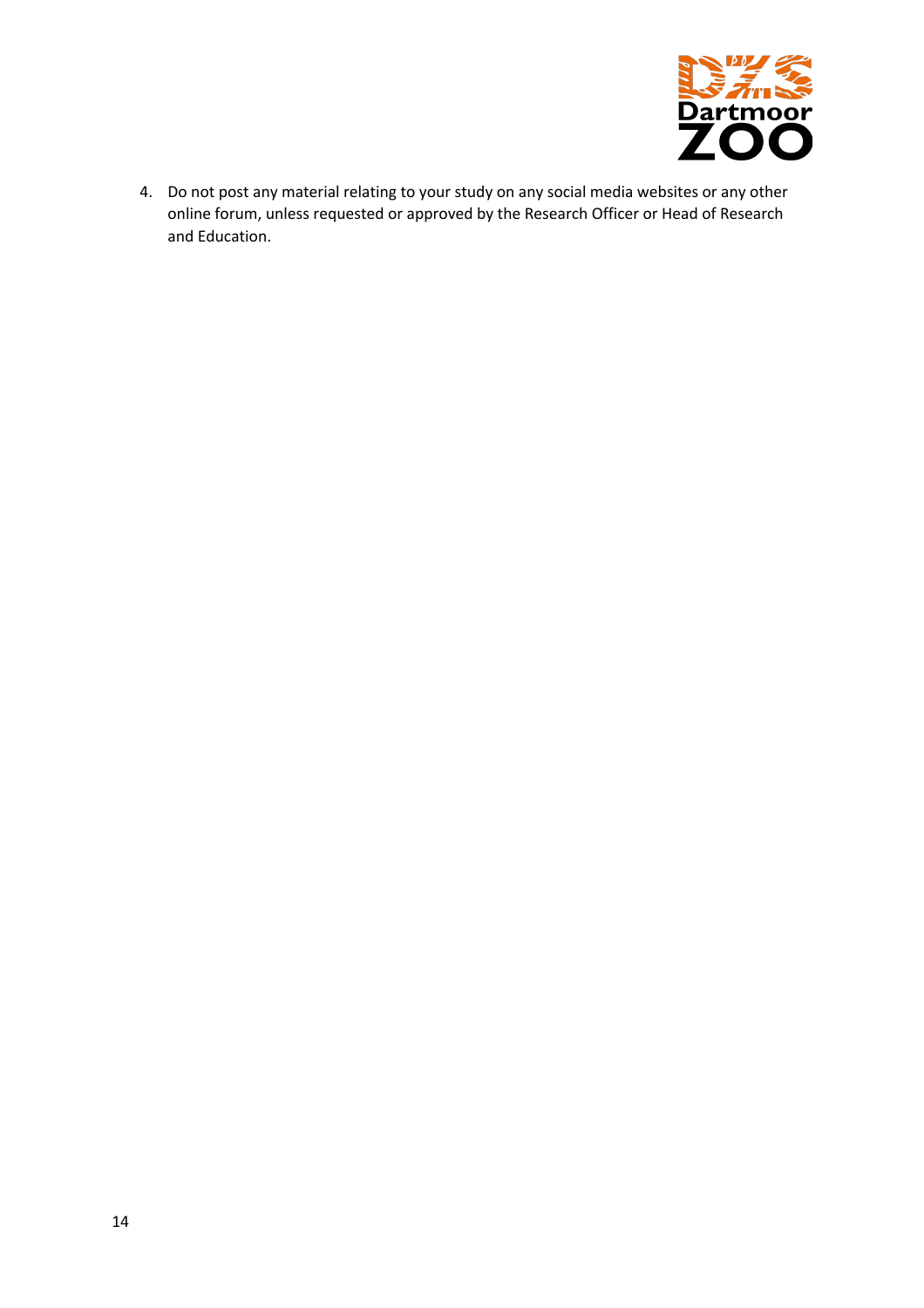

#### **Interim Report for Visiting Researchers**

Thank you for undertaking research at Dartmoor Zoo.

The information you supply on the form will act as an assessment of your research until a copy of your final report is received.

This form should be returned to:

Louise Cox, Research Officer, Dartmoor Zoo, Sparkwell, PL7 5DG

louise.cox@dartmoorzoo.co.uk

#### **Personal details**

Title: First name: Surname:

Please complete the contact details below if they have changed since your initial proposal application:

| Term address:  | Home (long-term, e.g. family) address: |
|----------------|----------------------------------------|
|                |                                        |
|                |                                        |
|                |                                        |
| Tel:<br>Email: | Tel:                                   |
|                | E-mail:                                |

#### **Project details**

Title of research: Date collection period:

Please detail if your research aims and objectives have changed from your original proposal:

If aims and objectives have changed, please detail why: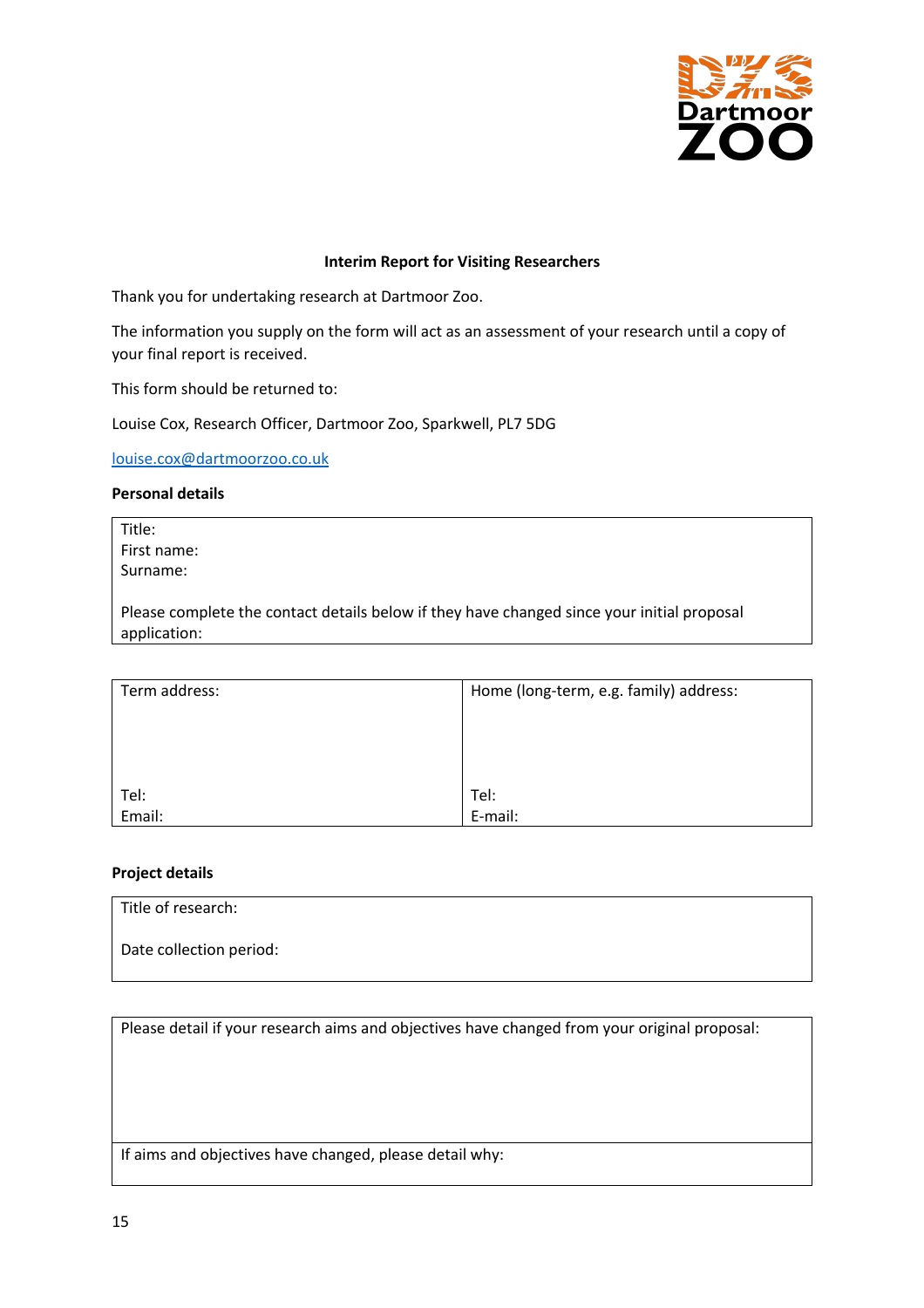

Please detail if your research methodology has changed from your original proposal:

If aims and objective have changed, please detail why:

Please detail if your research methodology has changed from your original proposal (including pilot study, manipulations, sampling, data collection, statistics):

Preliminary findings: have you achieved your aims?

Did you encounter any significant difficulties during your research?

Are there any preliminary recommendations from your study, for example housing, husbandry, research set up?

When do you anticipate that your full report will be written?

DD/MM/YY

Do you require any assistant or further information from the Research Officer regarding this project?

Would you be willing to present your findings to animal management staff, and keepers at Dartmoor Zoo as a presentation or write up in our internal research journal??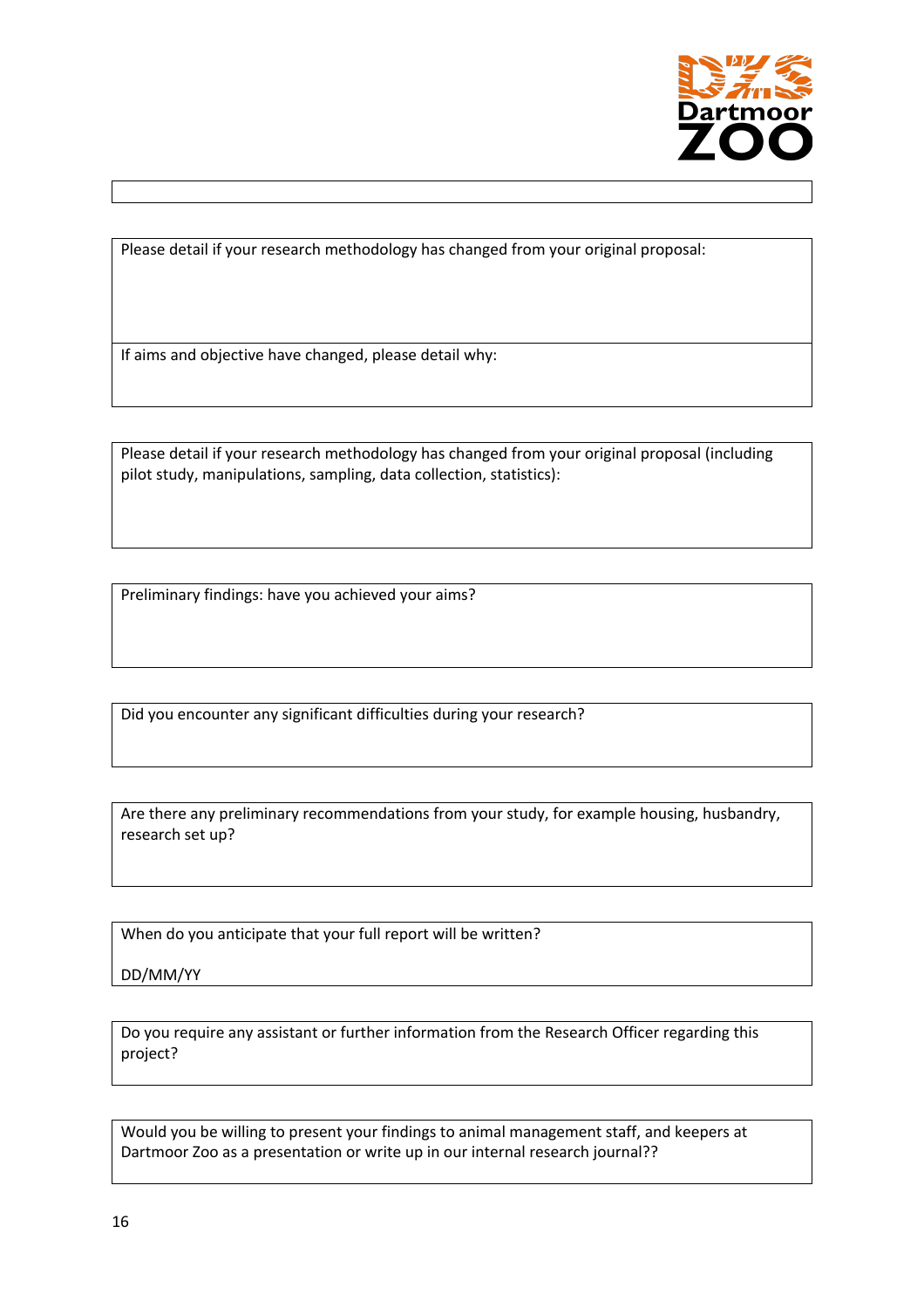

#### **Notes:**

• If you would like to include any graphs or diagrams please provide them on a separate sheet, with clear reference to them in the report.

**Please remember that a copy of the final report MUST be provided once it has been completed. Please email this to louise.cox@dartmoorzoo.co.uk**

# **Sample Request form**

| What sample do you require (e.g. hair, faecal)?                                                                    |
|--------------------------------------------------------------------------------------------------------------------|
|                                                                                                                    |
| Which species do you require the samples from?                                                                     |
|                                                                                                                    |
|                                                                                                                    |
| How many samples do you require?                                                                                   |
|                                                                                                                    |
| Do you need to know which individual animal the sample is from (where we have more than one<br>individual animal)? |
|                                                                                                                    |
| Do you need any equipment to collect these samples? Are you providing equipment?                                   |
|                                                                                                                    |
|                                                                                                                    |
| How do the samples need to be stored and how often will you collect samples?                                       |
|                                                                                                                    |
|                                                                                                                    |
|                                                                                                                    |